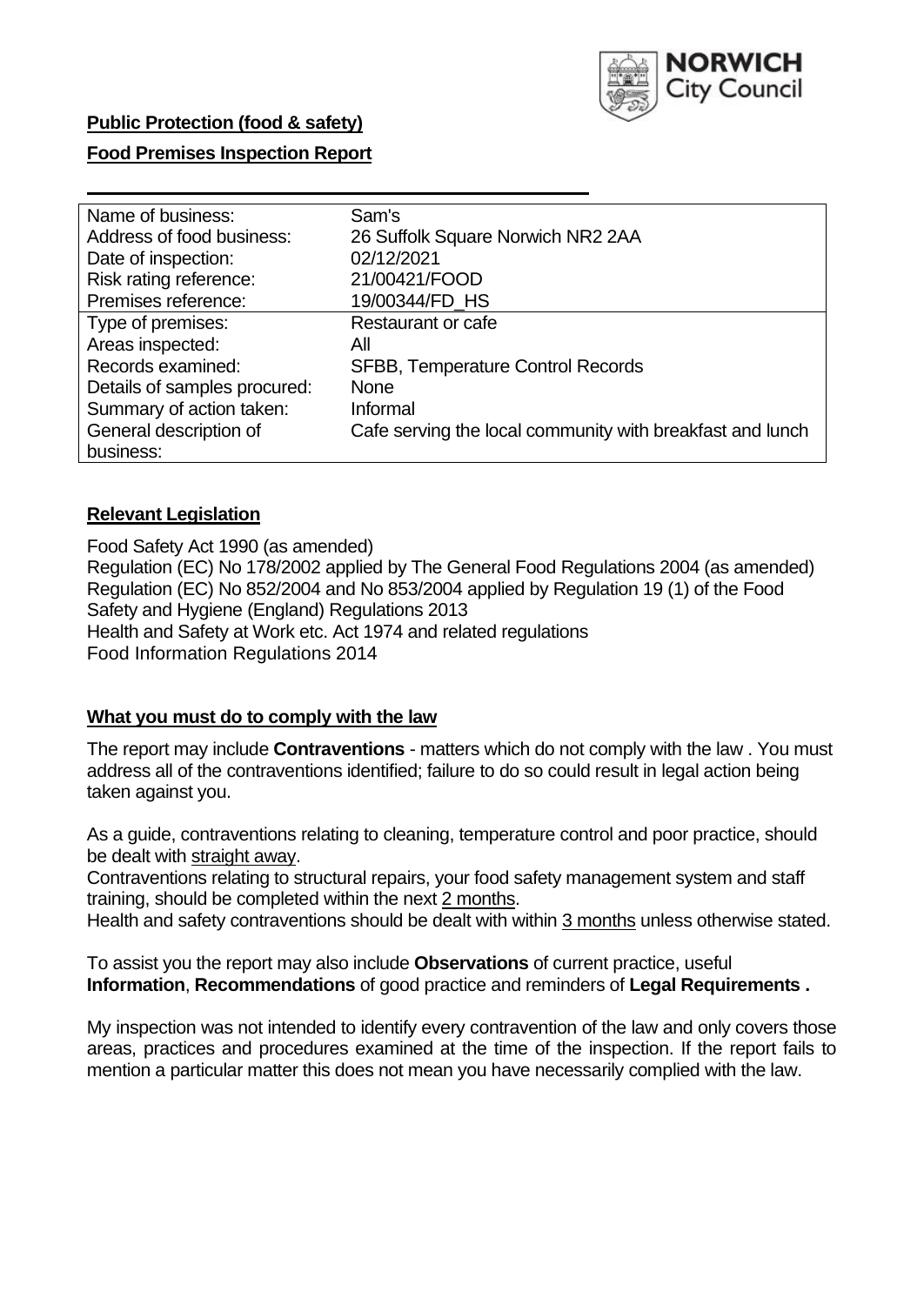# **FOOD SAFETY**

#### **How we calculate your Food Hygiene Rating:**

 The food safety section has been divided into the three areas which you are scored against for the hygiene rating: 1. food hygiene and safety procedures, 2. structural requirements and 3. confidence in management/control procedures. Each section begins with a summary of what was observed and the score you have been given. Details of how these scores combine to produce your overall food hygiene rating are shown in the table.

| <b>Compliance Area</b>                     |          |                  |  | <b>You Score</b> |                            |    |           |    |                |  |  |
|--------------------------------------------|----------|------------------|--|------------------|----------------------------|----|-----------|----|----------------|--|--|
| Food Hygiene and Safety                    |          |                  |  | 0                | 5                          | 10 | 15        | 20 | 25             |  |  |
| <b>Structure and Cleaning</b>              |          |                  |  | 0                | 5                          | 10 | 15        | 20 | 25             |  |  |
| Confidence in management & control systems |          |                  |  | 0                | 5                          | 10 | 15        | 20 | 30             |  |  |
|                                            |          |                  |  |                  |                            |    |           |    |                |  |  |
| <b>Your Total score</b>                    | $0 - 15$ | 20               |  | $25 - 30$        | $35 - 40$                  |    | $45 - 50$ |    | > 50           |  |  |
| <b>Your Worst score</b>                    | 5        | 10 <sup>10</sup> |  | 10               | 15                         |    | 20        |    | $\blacksquare$ |  |  |
|                                            |          |                  |  |                  |                            |    |           |    |                |  |  |
| <b>Your Rating is</b>                      | 5        | 4                |  | 3                | $\boldsymbol{\mathcal{P}}$ |    |           |    | $\overline{0}$ |  |  |

Your Food Hygiene Rating is 2 - improvement is necessary

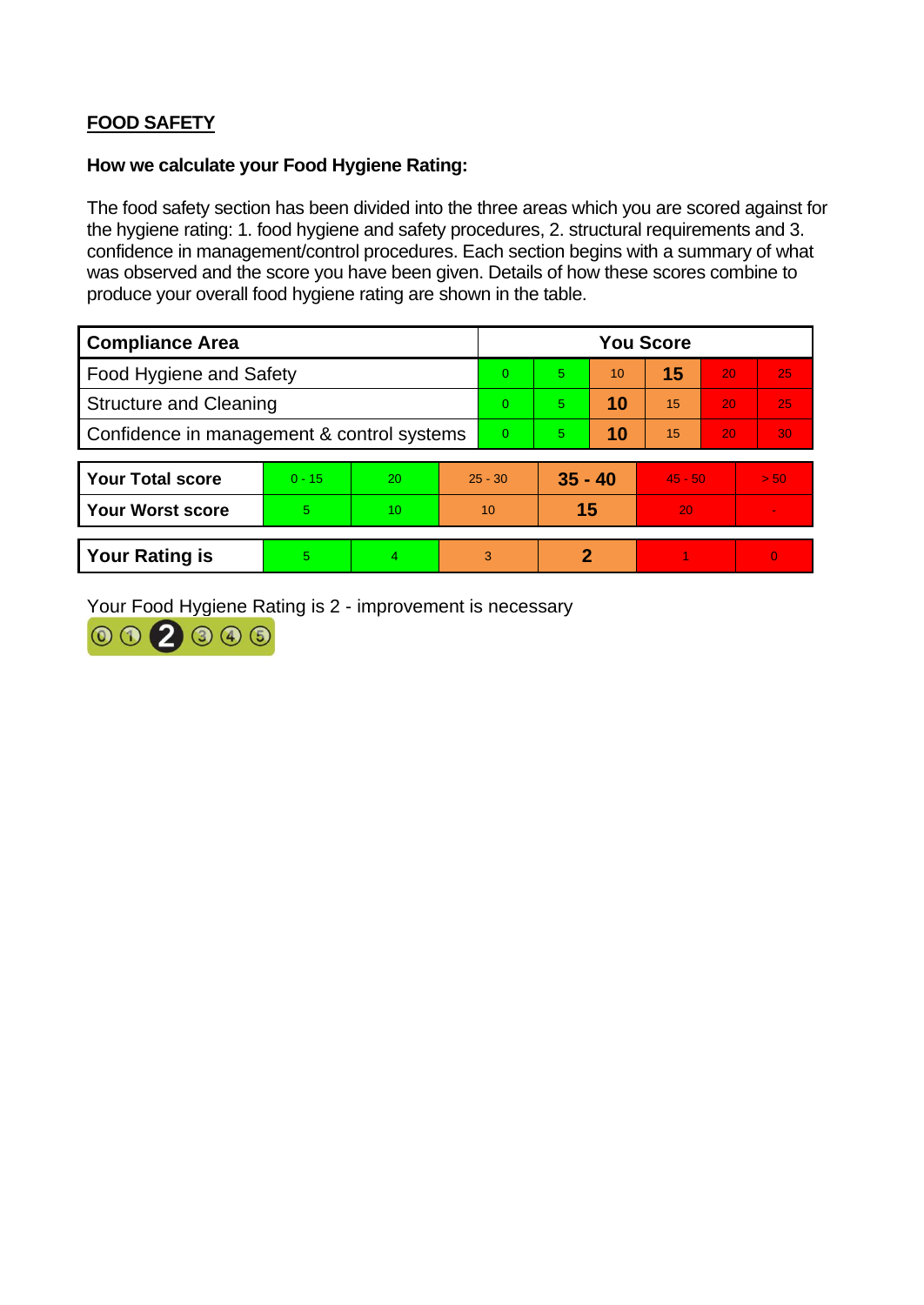# **1. Food Hygiene and Safety**

 law in many respects. Contraventions require your immediate attention as some are Food hygiene standards are less than satisfactory and you are failing to comply with the critical to food safety. We may revisit your business and if standards have not improved take formal enforcement action. **(Score 15)** 

## Contamination risks

 **Contravention** The following exposed food to the general risk of crosscontamination with bacteria or allergens or its physical contamination with dirt, foreign objects or chemicals:

- dirty can opener
- badly worn, stained/mouldy chopping boards
- rolls of clingfilm and foil left on dirty cooker top

### Unfit Food.

**Contravention** Unfit food was found on your premises. A packet of minced steak with a use by date of 29.11.2021

**Recommendation** Introduce a system for checking on a daily basis that foods in the fridge are not out of date. This applies to raw meat as well as ready to eat foods. Any out of date foods should be discarded.

### Hand-washing

**Contravention** The following indicated that hand-washing was not suitably managed:

- baked beans and onion pieces were found in the hand wash basin in the kitchen
- hand wash basin and taps in WC lobby dirty
- caps to taps missing
- food handlers not washing hands after touching contaminated items (e.g. raw foods and rubbish)

### Personal Hygiene

 made difficult for food handlers to maintain sufficiently high standards of personal **Contravention** The following are examples of poor personal hygiene or where it was cleanliness;

• the hand wash basin was being used for washing utensils/dishes and not available for hand washing

### Temperature Control

 **Contravention** The following evidence indicated there was a risk of bacteria growing on food: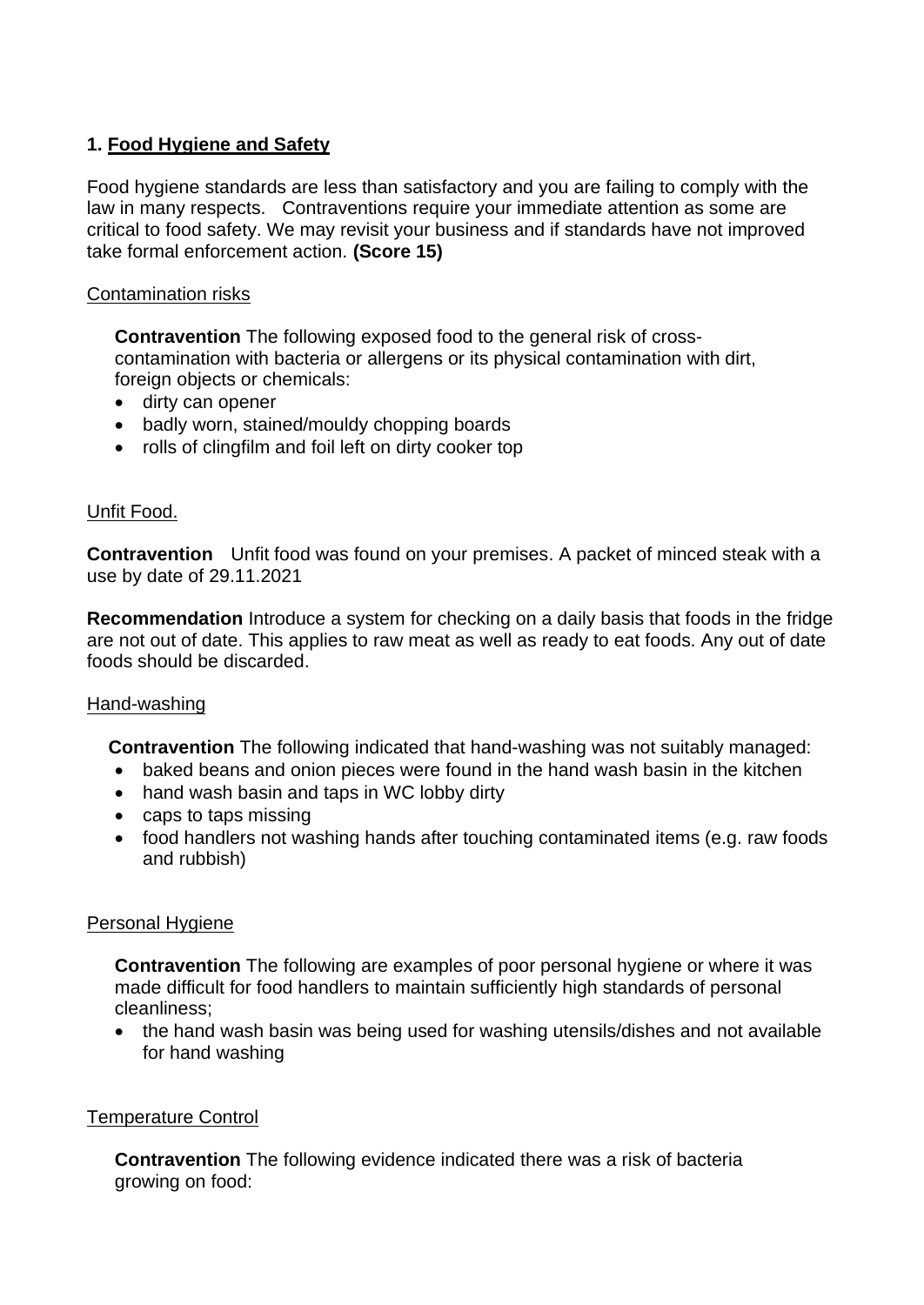significantly less than 63°C (sausage roll 58°C, sausage 54°C) • Food in the Bain Marie and in the hot cabinet was found at temperatures

 **Legal requirement** Food which has been cooked or reheated and is intended to be kept hot until it is sold, must either be held at or above 63°C or it can be kept for service or on display for sale for a single period of less than 2 hours; at the end of the 2 hour period the food should be cooled as quickly as possible and kept at or below 8°C or discarded.

 cooked. Some of the products on display were found to be below 63°C after 12 noon, it Your hot food temperature monitoring charts did not indicate the number of batches appeared they had been placed in the hot cabinet at 8:00am

**Recommendation** Your SFBB pack contains details of how to calibrate your probe thermometer so you can be sure it is giving the correct reading. Discard the probe if it deviates by more than +/- 1°C.

## Poor Practices

 **Contravention** The following matters represented poor practice and if allowed to continue may cause food to become contaminated or lead to its deterioration:

- Open packets and bottles of sauces were not being labelled with date of opening
- • a packet of raw minces steak was found in the fridge with a use by date of 29.11.2021

 you apply labels which give a date of opening to all packets and containers of sauces. **Recommendation** You should have a system to identify when open or prepared foods need to be used by or discarded, to ensure the food is fit for consumption. I recommend Always follow the manufacturers instructions for use once opened.

# **2. Structure and Cleaning**

The structure facilities and standard of cleaning and maintenance are of a generally satisfactory standard but there are some repairs and/or improvements which are required in order for you to comply with the law. Pest control and waste disposal provisions are adequate. The contraventions require your attention; although not critical to food safety they may become so if not addressed. **(Score 10)** 

### Cleaning of Structure

**Contravention** The following items were dirty and require more frequent and thorough cleaning:

- hand contact surface (such as fridge handles, cooker knobs, light switches and sink taps)
- high level areas (such as ceilings, tops of window reveals, extraction grills and ceiling panels)
- walls and wall surfaces (such as tiles and cladding)
- floors under and behind kitchen units and equipment
- horizontal surfaces (such as worktops, shelving and ledges)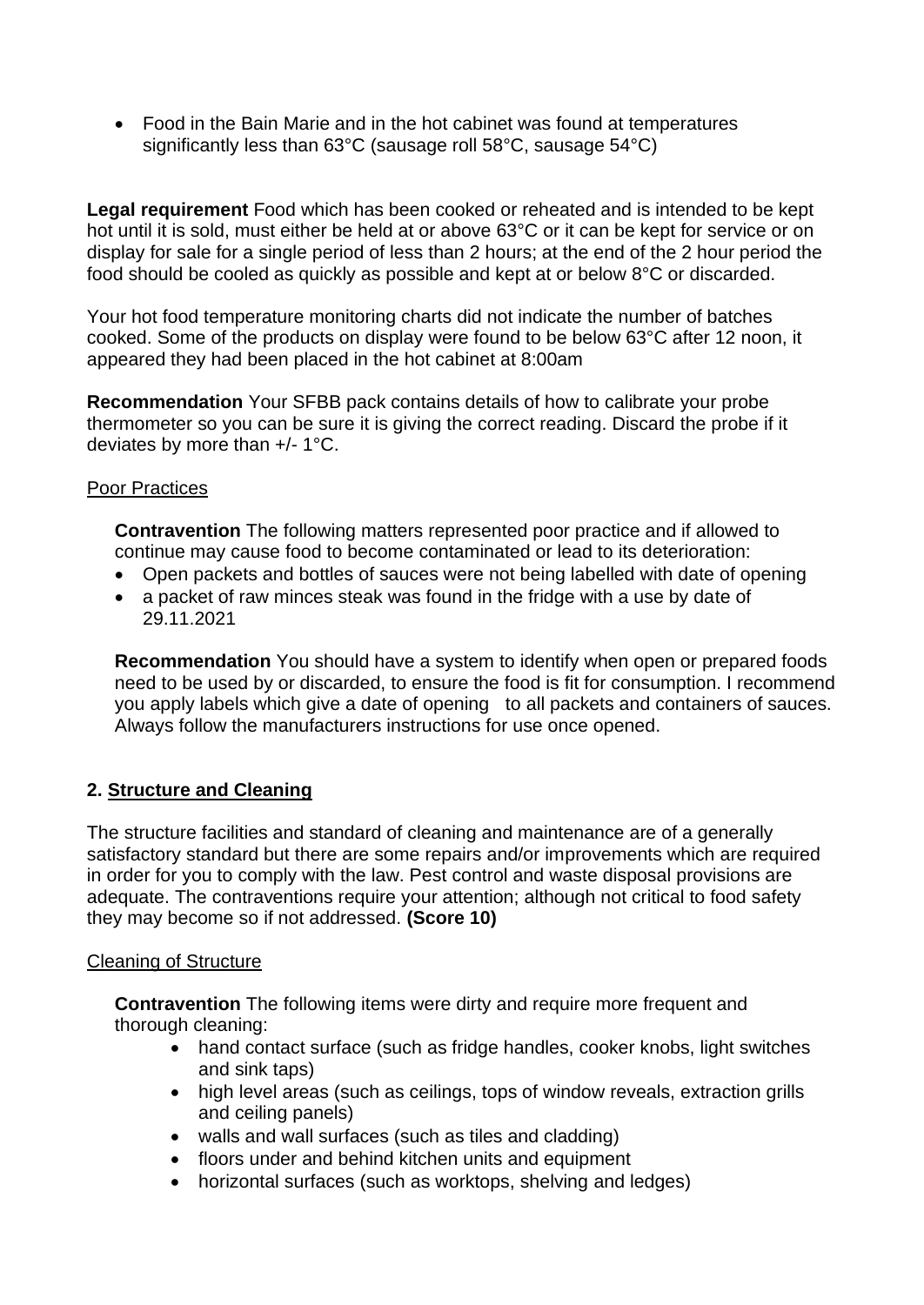- difficult to reach corners (such as wall/floor junctions, hidden pipework and surfaces behind fixed equipment)
- cooker canopy and associated items (such as grease filters, grease runnels and extraction ducting)
- toilet and cubicle

 **Contravention** The following items could not be effectively cleaned and must be covered or made non-absorbent:

• untreated mdf or wooden shelving under sink unit

## Cleaning of Equipment and Food Contact Surfaces

**Contravention** The following items are dirty and must be cleaned:

- internal surfaces of microwave oven
- bench mounted can opener
- chopping boards
- dishwasher
- chest freezer requires defrosting
- fridge
- refuse bin in kitchen

# Cleaning Chemicals / Materials / Equipment and Methods

**Contravention** The following evidence demonstrated your cleaning materials, equipment and methods were not sufficient to control the spread of harmful bacteria between surfaces:

- surfaces that need to be brought back into use immediately. • The sanitiser you use has a contact time of 5 minutes and is not suitable for use on
- Dirty cleaning equipment

 **Recommendation**: Source a sanitiser with a short contact time for regular cleaning. Thoroughly clean or renew your cleaning equipment

**Information** Different sanitisers require different contact times to be effective. Ensure that you know what the contact time is and that all your staff are trained to use the sanitiser effectively

 were tins of paint and boxes of screws stored in the kitchen including other items that are **Recommendation** Housekeeping could be greatly improved. Remove redundant items and equipment from food rooms, tidy away miscellaneous objects into drawers and boxes and keep work surfaces and the floor clear for ease of cleaning and disinfection. (There not in use including personal possessions (umbrella))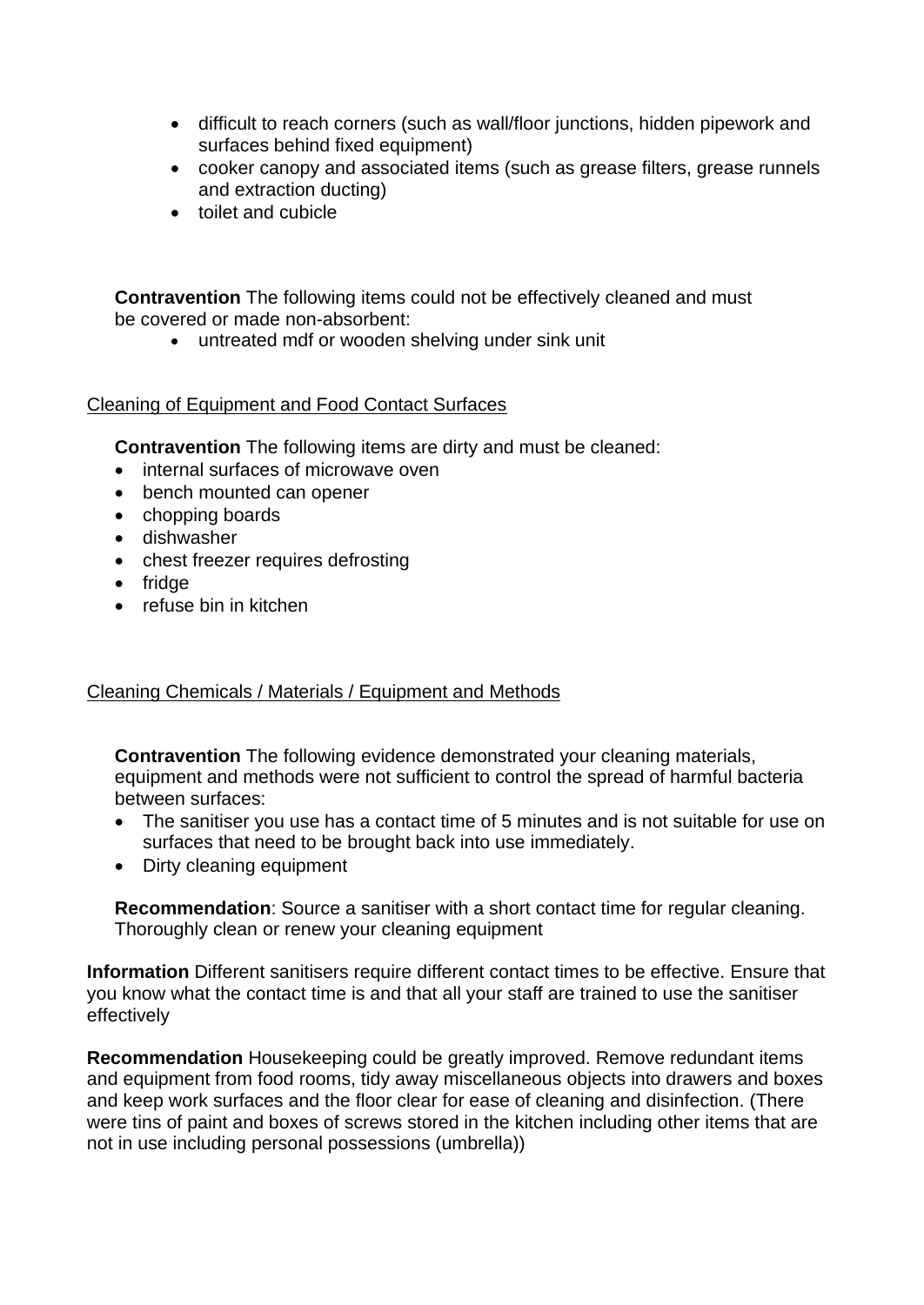### **Maintenance**

**Contravention** The following had not been suitably maintained and must be repaired or replaced:

- white plastic sheeting above sink damaged/holed
- mastic sealant behind sink
- • caps are missing from the taps exposing surfaces which are difficult to clean and disinfect
- larder style fridge in kitchen (rust to external surface, cracked plastic coating to shelf)

#### Pest Control

I was pleased to see that the premises was free of pests

**Recommendation** provide fly screens to openable windows and external doors in rooms in which food is prepared and handled.

### **3. Confidence in Management**

 There are generally satisfactory food safety controls in place although there is evidence of supervision and training. Your records are appropriate and generally maintained but some some non-compliance with the law. Some minor issues were identified relating to staff deficiencies were identified. The contraventions require your attention; although not critical to food safety they may become so if not addressed. **(Score 10)** 

### Type of Food Safety Management System Required

 maintain a permanent procedure or procedures based on HACCP principles: **Legal Requirement** Food business operators must put in place, implement and

- Identify hazards to food.
- Identify the critical limits (what is acceptable and unacceptable).
- Monitor critical control points to ensure critical limits are met.
- Keep appropriate records to demonstrate control measures are effective.

 **Contravention** You have chosen to use Safer Food Better Business as your food safety management system however there was evidence that it was not being implemented. Your records were not appropriate and did not demonstrate that control measures are effective. (temperature monitoring records, cleaning rota) The cleaning rota only identified 6 pieces of equipment/areas needing a daily clean.

### Food Hazard Identification and Control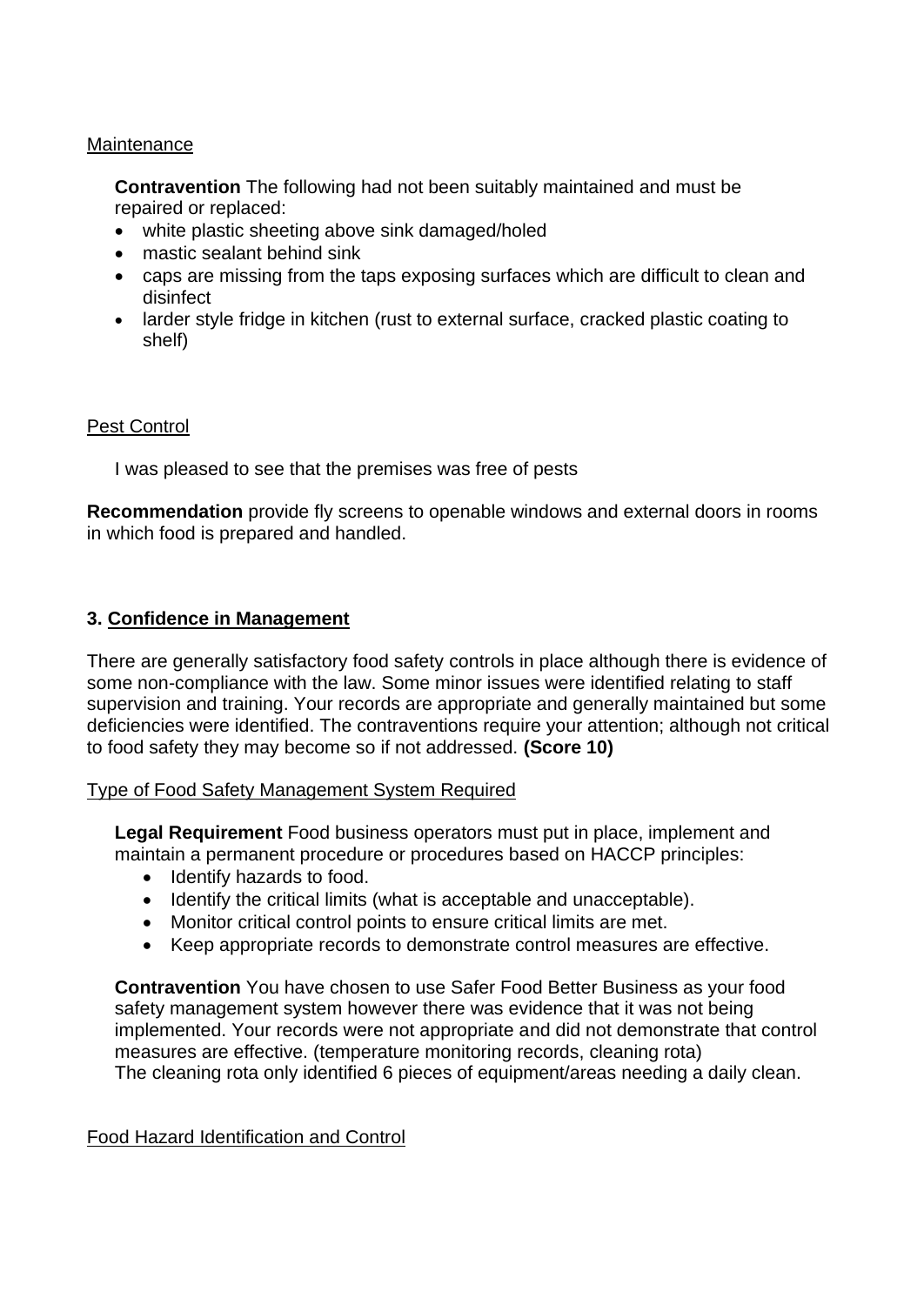**Contravention** The following pre-requisites have not been met and this means that your food safety management system will be ineffective:

- **Cleaning** and sanitation are poor
- **Maintenance** is poor
- **Staff hygiene** and training is inadequate
- **Waste** management is poor

**Contravention** The following Safer Food Better Business SAFE METHODS are incomplete:

- • management -staff training records (no evidence staff have been trained on food safety management system)
- • management- cleaning schedule has not been completed (what when and how) little evidence that cleaning is being done regularly enough or properly)

**Information** Before implementing a food safety management system such as Safer Food Better Business, basic good hygiene conditions and practices called prerequisites must be in place. Only then will your food safety management system be effective in ensuring the preparation of safe food.

#### Proving Your Arrangements are Working Well

**Contravention** You are not working to the following safe methods in your SFBB pack:

- cleaning
- stock control/labelling

**Recommendation** Labelling perishable food with the date it must be used or discarded will help you rotate your stock and demonstrates you have effective controls in place.

#### Waste Food and other Refuse

 **Observation** You had measures in place to dispose of waste food appropriately and Contravention The waste bin in the kitchen has a broken swing lid were employing the services of an approved waste contractor.

### **Training**

 **Contravention** The following evidence indicates there is a staff training need as food handlers:

- did not wash their hands after taking the cardboard out to the bin
- had false nails and we wearing jewelry
- were not monitoring the temperature of food in the bain marie

### Infection Control / Sickness / Exclusion Policy